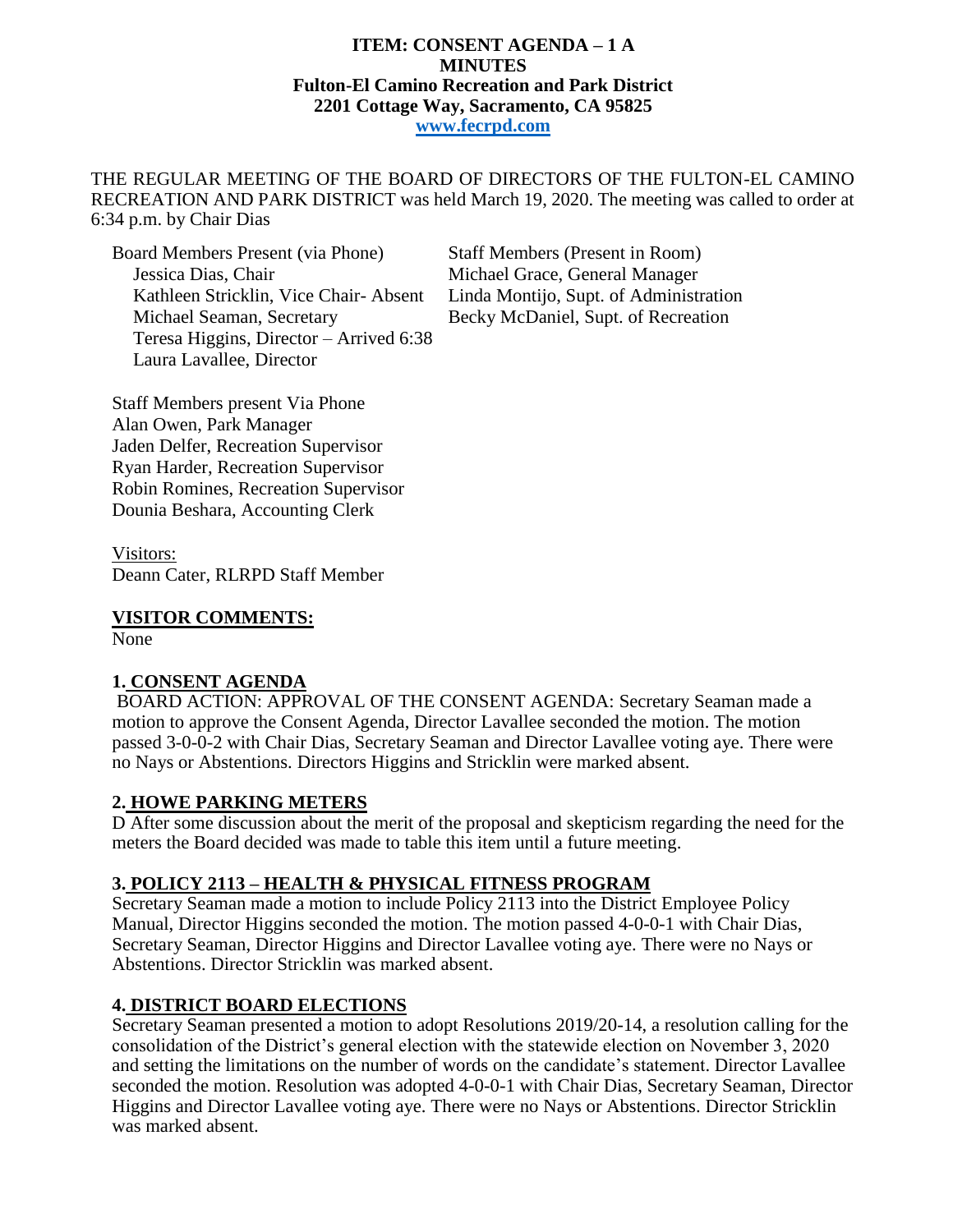## **5.ENGINEERS REPORTS FOR ASSESSMENT DISTRICTS #1 AND #2**

Motion to adopt Resolutions 2019/20-15 & 16, Directing the Preparation of the Engineer's Reports for the Continuation of the Annual Assessments for the Fulton-El Camino Recreation and Park District, Parks Maintenance and Recreation Improvement Assessment Districts (Assessment # 1 & Assessment # 2), FY 2020-21 was made by Secretary Seaman and seconded by Director Higgins. Resolutions were adopted 4-0-0-1 with Chair Dias, Secretary Seaman, Director Higgins and Director Lavallee voting aye. There were no Nays or Abstentions. Director Stricklin was marked absent.

### **6.CALIFORNIA SPECIAL DISTRICTS ASSOCIATION, LEGISLATIVE DAYS, MAY 19- 20, 2020**

Chair Dias is uncertain at this time whether she will attend or not. Secretary Seaman is intending to participate if it can be done safely. He would prefer online. Directors Higgins and Lavallee said they plan on attending.

## **7.CALIFORNIA SPECIAL DISTRICT ASSOCIATION, NOMINATIONS FOR BOARD OF DIRECTORS, SEAT C**

No action taken

## **8.GENERAL MANAGER JOB ANNOUNCEMENT**

Board Members made adjustments to the announcement for the General Manager Announcement. Changes will be made and sent back out to the Board for last review.

## **9.EMERGENCY PREPAREDNESS, POLICY 3005**

General Manager Grace stated he was trying to stay ahead of the situation but the County of Sacramento this afternoon changed the rules by issuing the shelter in place order. This change required an addendum to the Board meeting, which was read by the General Manager. The General Manager also read a letter to the Board from the senior staff requesting employees be made whole through the end of April and not have to use their sick leave or vacation. The first item that needs to be decided is what our essential services are. Discussion as to what level of shutdown is needed. Director Higgins motioned to have a Level 2 shutdown with the parking lots open but the bathrooms and playground either closed or marked as closed with Chair Dias seconding the motion. Vote was 3-1-0-1 with Chair Dias, Secretary Seaman and Director Higgins voting Aye. Director Lavallee voted Nay. There were no Abstentions and Vice Chair Stricklin was marked absent.

In answer to the second question, regarding making employee whole through 04/30/20, Chair Dias made a motion to make employees whole through 04/30/20 and Director Lavallee seconding the motion. Vote was 4-0-0-1 with Chair Dias, Secretary Seaman, Director Higgins and Director Lavallee voting Aye. There were no Nays or Abstentions. Vice Chair Stricklin was marked absent. With respect to Emergency Preparedness Policy 3005 Secretary Seaman motioned to approve the policy with the caveat that pandemic be added to section 3005.2. Chair Dias seconded the motion. Motion passed 4-0-0-1 with Chair Dias, Secretary Seaman, Director Higgins and Director Lavallee voting aye. There were no Nays or Abstentions. Director Stricklin was marked absent.

# **10.GENERAL MANAGER'S REPORT**

- 1.Reported the donation of a fully equipped Chevy Tahoe to the Park Police Department from John Mohamed.
- 2.The renovations of the bathrooms at Cottage Park have started
- 3.The District is waiting on the re-bid for the controls for the new lights on the softball field.

# **11.COMMITTEE REPORTS**

Finance Committee needs to reschedule their meeting. Seely Park Advisory also needs to be rescheduled since it falls during the shelter in place order. Secretary Seaman attended the